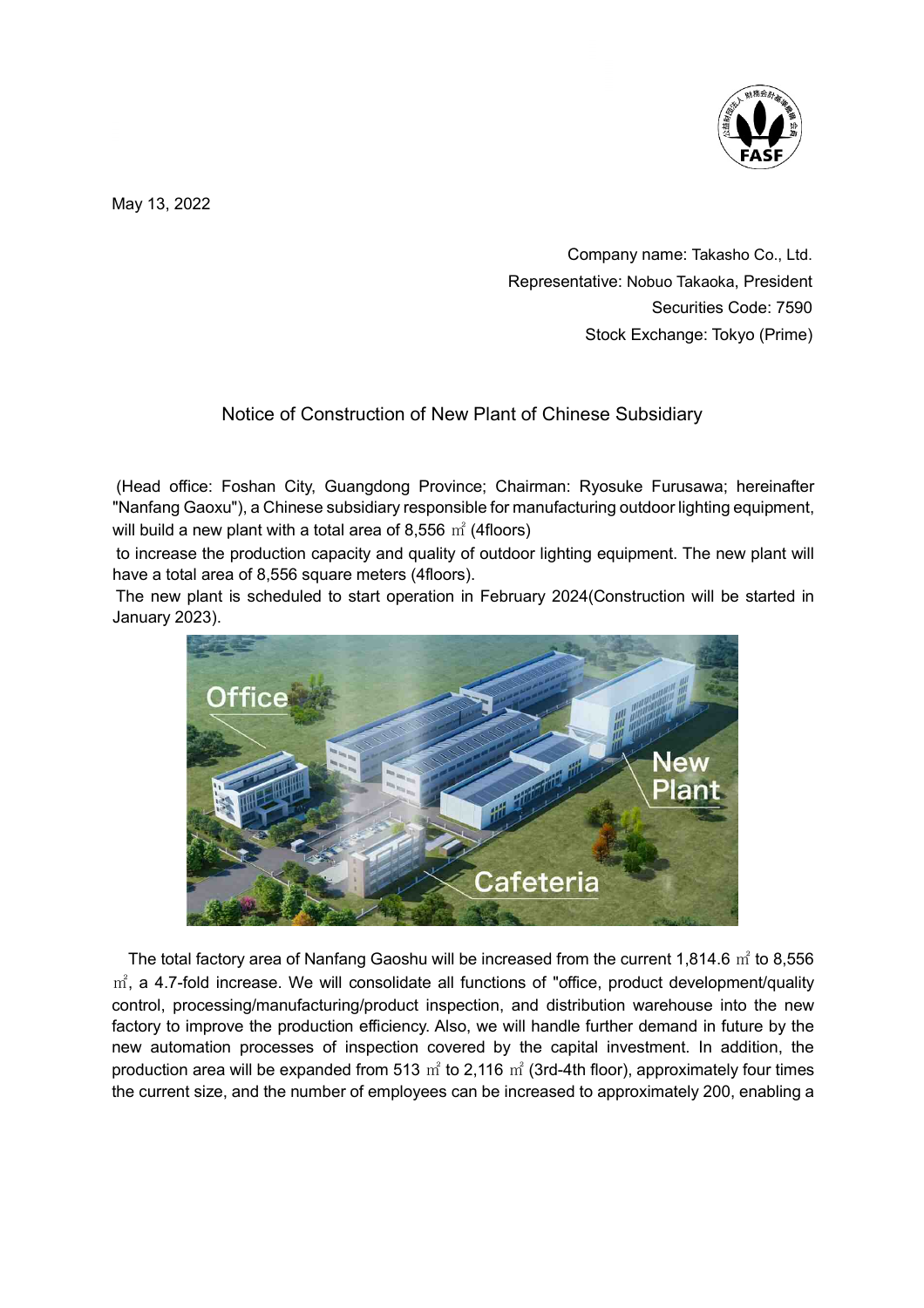significant increase in production capacity. The new facility will have the flexibility to expand to accommodate new business development in the future, such as OEM in overseas markets, LED



Image perspective of the new plant

sign manufacturing, and mass production of B-to-C products, in addition to the current production of outdoor lighting equipment.

Furthermore, we will make a capital investment for the renovation of the current company housing (3 floors) and the cafeteria to improve the working environment for employee.



Image perspective of the cafeteria building